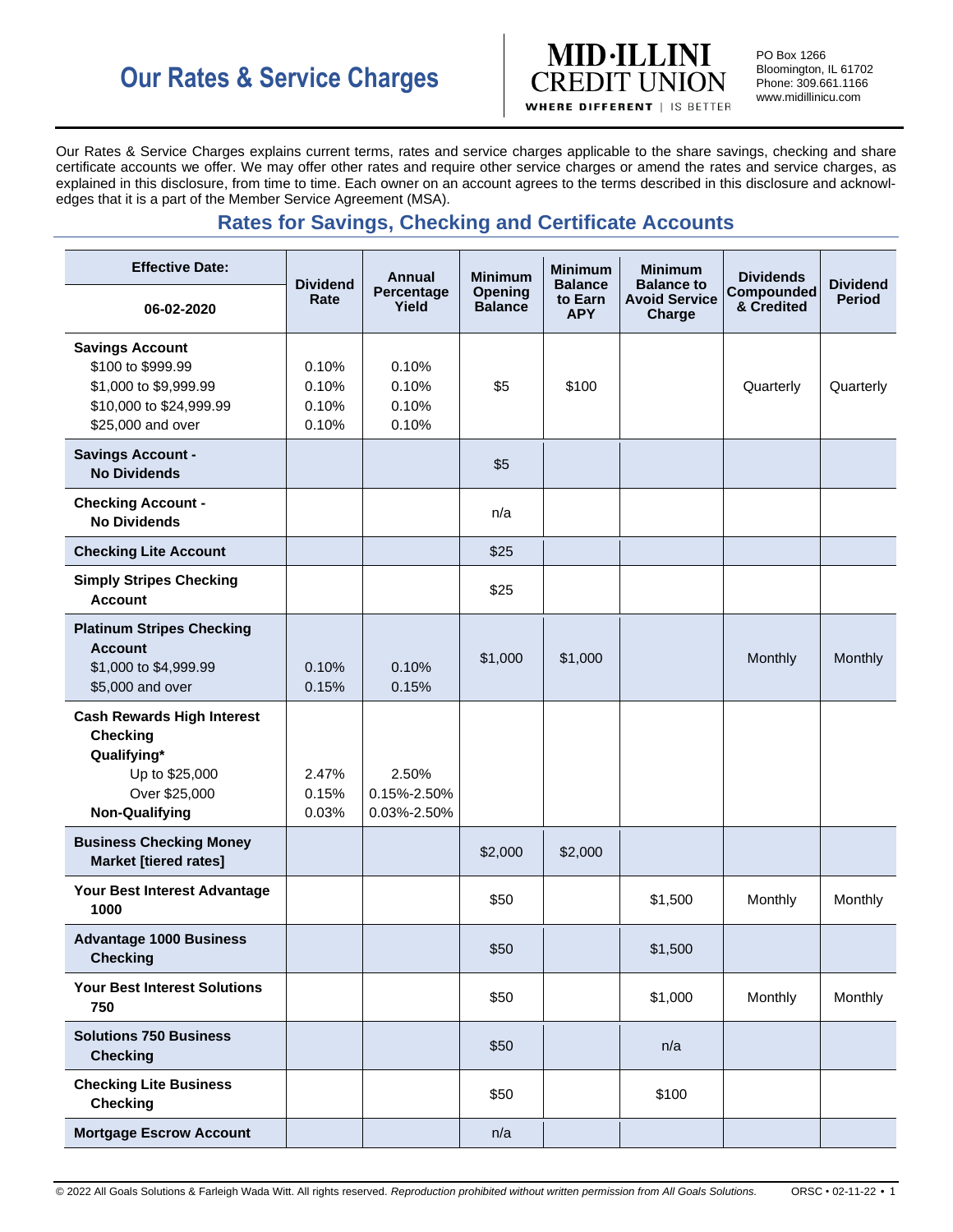| <b>Effective Date:</b>                                                                                                                                                           | <b>Dividend</b>                                                                        | <b>Annual</b>                                                                          | <b>Minimum</b>                   | <b>Minimum</b><br><b>Balance</b> | <b>Minimum</b><br><b>Balance to</b> | <b>Dividends</b>         | <b>Dividend</b> |
|----------------------------------------------------------------------------------------------------------------------------------------------------------------------------------|----------------------------------------------------------------------------------------|----------------------------------------------------------------------------------------|----------------------------------|----------------------------------|-------------------------------------|--------------------------|-----------------|
| 06-02-2020                                                                                                                                                                       | Rate                                                                                   | Percentage<br>Yield                                                                    | <b>Opening</b><br><b>Balance</b> | to Earn<br><b>APY</b>            | <b>Avoid Service</b><br>Charge      | Compounded<br>& Credited | <b>Period</b>   |
| <b>Club Account</b><br>\$100 to \$999.99<br>\$1,000 to \$9,999.99<br>\$10,000 to \$24,999.99<br>\$25,000 and over                                                                | 0.10%<br>0.10%<br>0.10%<br>0.10%                                                       | 0.10%<br>0.10%<br>0.10%<br>0.10%                                                       | \$100                            |                                  |                                     | Quarterly                | Quarterly       |
| <b>IRA Share Account</b><br>\$100 to \$999.99<br>\$1,000 to \$9,999.99<br>\$10,000 to \$24,999.99<br>\$25,000 and over                                                           | 0.10%<br>0.10%<br>0.10%<br>0.10%                                                       | 0.10%<br>0.10%<br>0.10%<br>0.10%                                                       |                                  |                                  |                                     |                          |                 |
| <b>Loan Payment</b><br><b>Savings Account</b><br>\$100 to \$999.99<br>\$1,000 to \$9,999.99<br>\$10,000 to \$24,999.99<br>\$25,000 and over                                      | 0.10%<br>0.10%<br>0.10%<br>0.10%                                                       | 0.10%<br>0.10%<br>0.10%<br>0.10%                                                       |                                  | \$100                            |                                     | Quarterly                | Quarterly       |
| <b>Money Market Account</b><br>\$2,500 to \$24,999.99<br>\$25,000 to \$74,999.99<br>\$75,000 and over                                                                            | 0.25%<br>0.35%<br>0.40%                                                                | 0.25%<br>0.35%<br>0.40%                                                                | \$2,500                          |                                  | \$2,500                             | Monthly                  | Monthly         |
| \$500 Share Certificates<br>1 month<br>3 months<br>6 months<br>12 months<br>18 months<br>24 months<br>30 months<br>36 months<br>48 months<br>60 months                           | 0.15%<br>0.18%<br>0.30%<br>0.50%<br>0.60%<br>0.75%<br>0.80%<br>1.00%<br>1.15%<br>1.25% | 0.15%<br>0.18%<br>0.30%<br>0.50%<br>0.60%<br>0.75%<br>0.80%<br>1.00%<br>1.16%<br>1.26% |                                  |                                  |                                     | Monthly                  | Monthly         |
| <b>Over \$100,000 Share</b><br><b>Certificates</b><br>1 month<br>3 months<br>6 months<br>12 months<br>18 months<br>24 months<br>30 months<br>36 months<br>48 months<br>60 months | 0.17%<br>0.20%<br>0.32%<br>0.52%<br>0.62%<br>0.77%<br>0.82%<br>1.02%<br>1.17%<br>1.27% | 0.17%<br>0.20%<br>0.32%<br>0.52%<br>0.62%<br>0.77%<br>0.82%<br>1.02%<br>1.18%<br>1.28% |                                  |                                  |                                     | Monthly                  | Monthly         |
| \$500 IRA Certificates<br>1 month<br>3 months<br>6 months<br>12 months                                                                                                           | 0.15%<br>0.18%<br>0.30%<br>0.50%                                                       | 0.15%<br>0.18%<br>0.30%<br>0.50%                                                       |                                  |                                  |                                     | Monthly                  | Monthly         |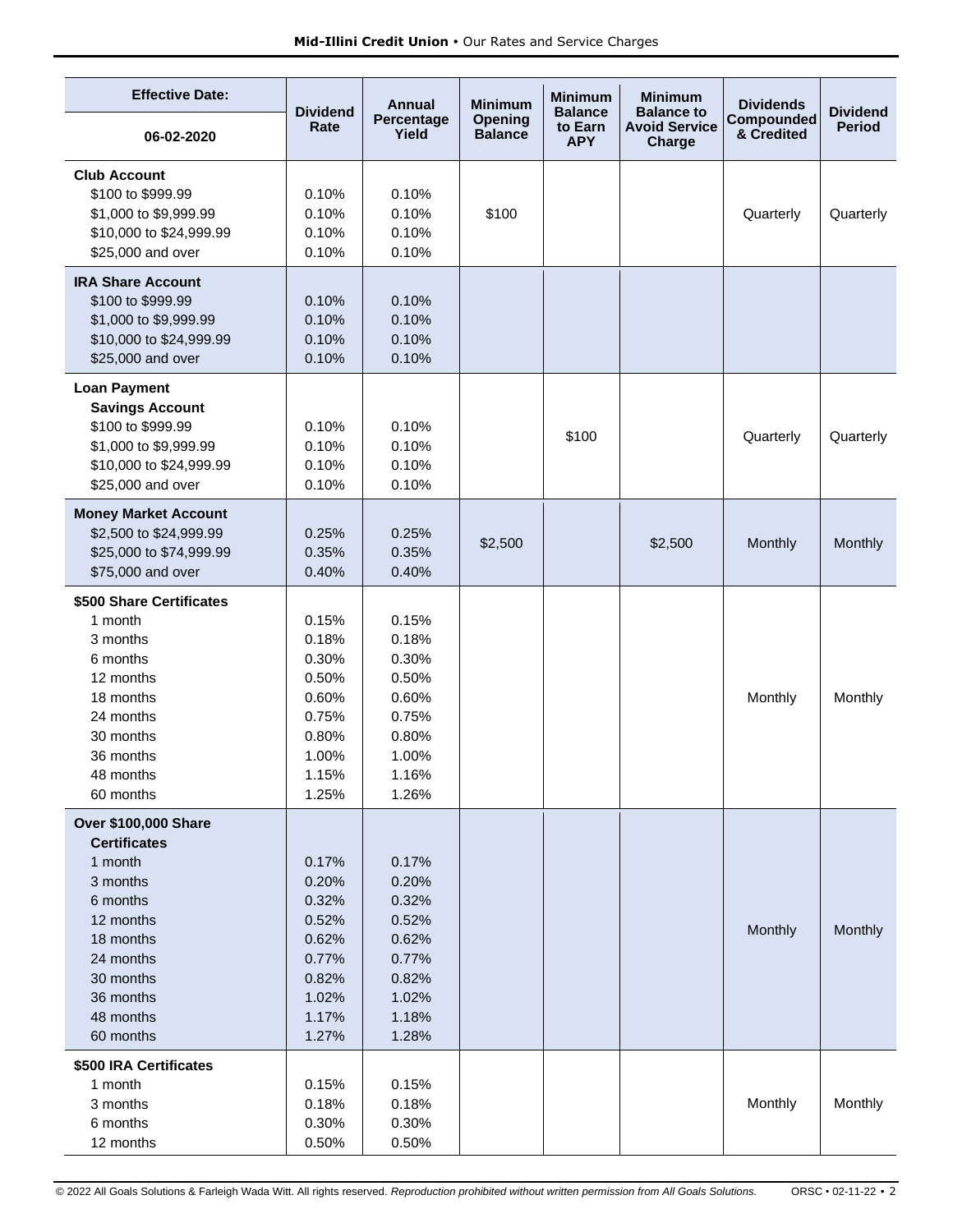| <b>Effective Date:</b>          | <b>Dividend</b><br>Rate | <b>Annual</b><br>Percentage<br>Yield | <b>Minimum</b><br><b>Opening</b><br><b>Balance</b> | <b>Minimum</b><br><b>Balance</b><br>to Earn | <b>Minimum</b><br><b>Balance to</b><br><b>Avoid Service</b> | <b>Dividends</b><br><b>Compounded</b><br>& Credited | <b>Dividend</b><br><b>Period</b> |
|---------------------------------|-------------------------|--------------------------------------|----------------------------------------------------|---------------------------------------------|-------------------------------------------------------------|-----------------------------------------------------|----------------------------------|
| 06-02-2020                      |                         |                                      |                                                    | <b>APY</b>                                  | Charge                                                      |                                                     |                                  |
| 18 months                       | 0.60%                   | 0.60%                                |                                                    |                                             |                                                             |                                                     |                                  |
| 24 months                       | 0.75%                   | 0.75%                                |                                                    |                                             |                                                             |                                                     |                                  |
| 30 months                       | 0.80%                   | 0.80%                                |                                                    |                                             |                                                             |                                                     |                                  |
| 36 months                       | 1.00%                   | 1.00%                                |                                                    |                                             |                                                             |                                                     |                                  |
| 48 months                       | 1.15%                   | 1.16%                                |                                                    |                                             |                                                             |                                                     |                                  |
| 60 months                       | 1.25%                   | 1.26%                                |                                                    |                                             |                                                             |                                                     |                                  |
| Over \$100,000 IRA Certificates |                         |                                      |                                                    |                                             |                                                             |                                                     |                                  |
| 1 month                         | 0.17%                   | 0.17%                                |                                                    |                                             |                                                             |                                                     |                                  |
| 3 months                        | 0.20%                   | 0.20%                                |                                                    |                                             |                                                             |                                                     |                                  |
| 6 months                        | 0.32%                   | 0.32%                                |                                                    |                                             |                                                             |                                                     |                                  |
| 12 months                       | 0.52%                   | 0.52%                                |                                                    |                                             |                                                             |                                                     |                                  |
| 18 months                       | 0.62%                   | 0.62%                                |                                                    |                                             |                                                             | Monthly                                             | Monthly                          |
| 24 months                       | 0.77%                   | 0.77%                                |                                                    |                                             |                                                             |                                                     |                                  |
| 30 months                       | 0.82%                   | 0.82%                                |                                                    |                                             |                                                             |                                                     |                                  |
| 36 months                       | 1.02%                   | 1.02%                                |                                                    |                                             |                                                             |                                                     |                                  |
| 48 months                       | 1.17%                   | 1.18%                                |                                                    |                                             |                                                             |                                                     |                                  |
| 60 months                       | 1.27%                   | 1.28%                                |                                                    |                                             |                                                             |                                                     |                                  |

\* Cash Rewards High Interest Checking accounts must meet the following account qualifications to earn the qualifying dividend rate and APY:

1) a minimum of \$300 debit card purchases posted during each month;

2) enrolled in e-Statements and online banking;

3) receive at least \$300 in direct deposits each month; and

4) make at least \$300 in payments each month using bill pay.

**Further details are set forth in the Explanation of Rates and Service Charges Disclosures below.**

## **Explanation of Rates & Service Charges**

As explained in the MSA, "Our Rates & Service Charges" applies to all the accounts we offer. Except as specifically described, the following terms apply to all of the accounts you have with us.

## **1. Rate Information**

The Dividend Rate and Annual Percentage Yield on the accounts are set forth above. The Dividend Rates and Annual Percentage Yields are the prospective rates as of the effective date shown above. For all accounts except certificates, the Dividend Rate and Annual Percentage Yield may change at any time as determined by the board of directors. For certificate accounts, the Dividend Rate and Annual Percentage Yield are fixed and will be in effect for the term of the account. For Certificate accounts, the Annual Percentage Yield is based on an assumption that dividends will remain on deposit until maturity. A withdrawal of dividends will reduce earnings.

Regular share accounts, Platinum Stripes checking accounts, Club accounts, Loan Payment savings accounts, and Money Market Accounts are tiered rate accounts. For these accounts, if the account balance falls within the range of a particular tier, the dividend rate for that tier will apply to the full balance in the account. Cash Rewards High Interest checking accounts are tiered rate accounts. For these accounts, the dividend rate for a particular tier will apply only to the portion of the account balance that is within that tier. The annual percentage yields, which vary depending on the balance in the account, are shown for each tier.

## **2. Nature of Dividends**

Dividends are paid from current income and available earnings after required transfers to reserves at the end of a dividend period. The Dividend Rate and Annual Percentage Yield identified above are the rates and yields for the last dividend period, as shown above.

## **3. Compounding and Crediting**

Dividends will be compounded and credited as identified above. For dividend bearing accounts, the Dividend Period begins on the first calendar day of the period and ends on the last calendar day of the period.

## **4. Accrual of Dividends**

Dividends will begin to accrue on noncash deposits (e.g., checks) on the business day you make the deposit to an account you have with us. If you terminate the account before accrued dividends are credited, accrued dividends will not be paid.

#### **5. Balance Information**

The minimum balance required to open each account and earn the stated Annual Percentage Yield is set forth above. If you do not maintain the minimum balance, you will not earn the stated Annual Percentage Yield. For all accounts except certificate accounts, dividends are calculated using the Average Daily Balance method, which applies a periodic rate to the average daily balance in the account for the dividend period. To calculate the average daily balance, we add the balance in the account for each day in the period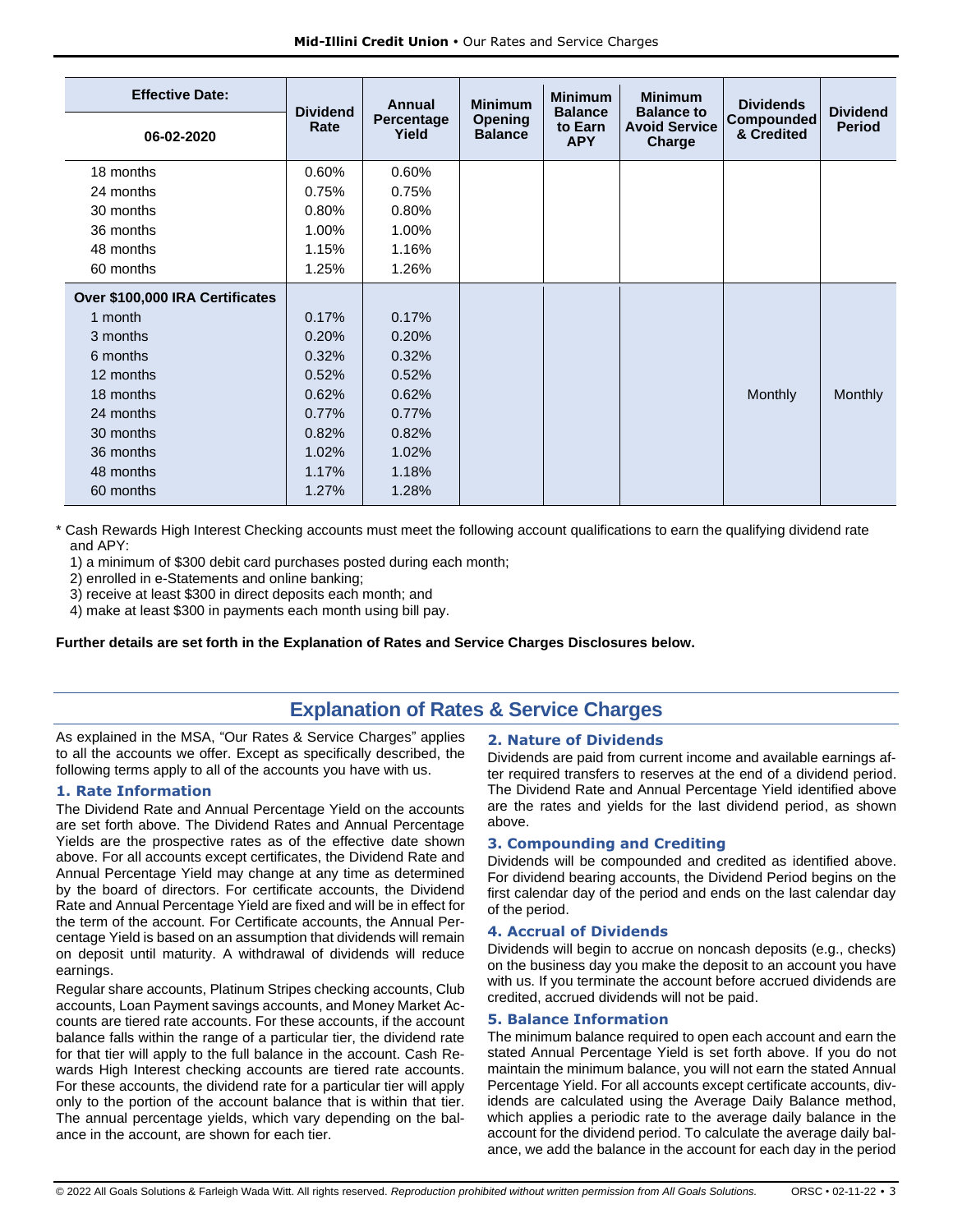and dividing that amount by the number of days in the period. For certificate accounts, dividends are calculated using the Daily Balance method, in which dividends are calculated by applying a periodic rate to the balance in the account for each day of the dividend period.

## **6. Account Limitations**

For all accounts except checking accounts, no more than six (6) preauthorized, automatic or telephone transfers may be made per month from these accounts to another account you have with us or to a third party. For all money market accounts, you may not make more than six (6) covered *transactions* per month. Covered *transactions* include your checks, transfers initiated through online banking or mobile banking, ACH transfers, merchant point of sale *transactions*, preauthorized or automatic transfers, and overdraft protection transfers. Transfers to pay a loan with us are not covered by this limit. The date we use to determine the number of *transactions* is the date a *transaction* is posted to (actually credited to or debited from) an account, rather than the date you initiate the *transaction*. If you exceed this limit, we may refuse or reverse the *transaction*, and we may impose a charge as specified in the listing of service charges provided below. If you repeatedly exceed this limit, we may terminate the account.

For a Christmas Club account, the entire balance will be paid to you by check or transferred to another account with us on or after October 1 and the account will remain open. If any withdrawal is made from this account before the end of the club term, then the account will be closed and pay you the full balance.

## **7. Certificate Account Features**

## **a. Account Limitations**

After you start the account, you may not make additional deposits to a Certificate Account.

#### **b. Maturity**

The Certificate Account you have with us will mature on the maturity date identified on your Account Receipt or Renewal Notice.

## **c. Early Withdrawal Penalty**

We may impose a penalty if you withdraw any of the principal of the Certificate Account before the maturity date.

**1) Amount of Penalty.** The amount of the penalty equals half the dividends that would be earned on the original term of the certificate.

**2) How the Penalty Works.** The penalty is calculated as a forfeiture of dividends that have been or would be earned on the amount withdrawn. If earned dividends are insufficient or have previously been withdrawn, the penalty will be deducted from the principal balance.

**3) Exceptions to Early Withdrawal Penalties.** At our option, we may pay the account before maturity without imposing an early withdrawal penalty under the following circumstances: when an owner on an account dies or is determined legally incompetent by a court or other body of competent jurisdiction. Where the account is an Individual Retirement Account (IRA) and any portion is paid within seven (7) days after establishment or where the account is an IRA and the owner attains age 59½ or becomes disabled and begins making periodic withdrawals.

#### **d. Renewal Policy**

Certificate Accounts are automatically renewable accounts. Automatically renewable accounts will renew for another term upon maturity. You have a grace period of ten (10) days after maturity in which to withdraw funds in the account without being charged an early withdrawal penalty.

## **e.Nontransferable/Nonnegotiable**

The account(s) you have with us is/are nontransferable and nonnegotiable. This means that an account and the funds in the account may not be pledged to secure any obligation of an owner, except obligations with the Credit Union.

## **8. Cash Reward High Interest Checking Features**

There is a limit of one account per household. Business purpose accounts are not eligible. The following features are unique to these accounts:

## **a. Account Qualifications.**

In order to earn the Qualifying Rate for the dividend period specified in the schedule above and to qualify for additional benefits as described herein for a particular monthly qualification cycle, Cash Reward High Interest Checking accounts must satisfy the following requirements:

1) a minimum of \$300 debit card purchases posted during each month; 2) enrolled in e-Statements and online banking; 3) receive at least \$300 in direct deposits each month; and 4) make at least \$300 in payments each month using bill pay.

Transactions may take one or more banking days from the date the transaction was made to post to the account. Transactions that have been initiated but not posted as of the end of the cycle will not count as a qualifying transaction for that cycle (but will count in the following cycle when they post).

## **b. ATM Fee Rebates**

For a Cash Reward High Interest checking account, if you have met your qualifications during the Monthly Qualification Cycle, we will reimburse you for ATM fees imposed during the Monthly Qualification Cycle, up to a maximum of \$25 per Monthly Qualification Cycle. An ATM receipt must be presented to us for reimbursement of any single fee of \$5 or more. If you believe that you have not been reimbursed the correct amount, please contact us. We must hear from you no later than 30 days after the statement cycle when the reimbursement was applicable.

#### **c. Cash Rewards**

If the account qualifications are met for a Monthly Qualification cycle for the Cash Reward High Interest checking account, you will receive a cash rebate of 3.0% of the amount of debit card purchases posted to the account you have with us during that cycle, up to a maxi-mum rebate of \$10 per cycle.